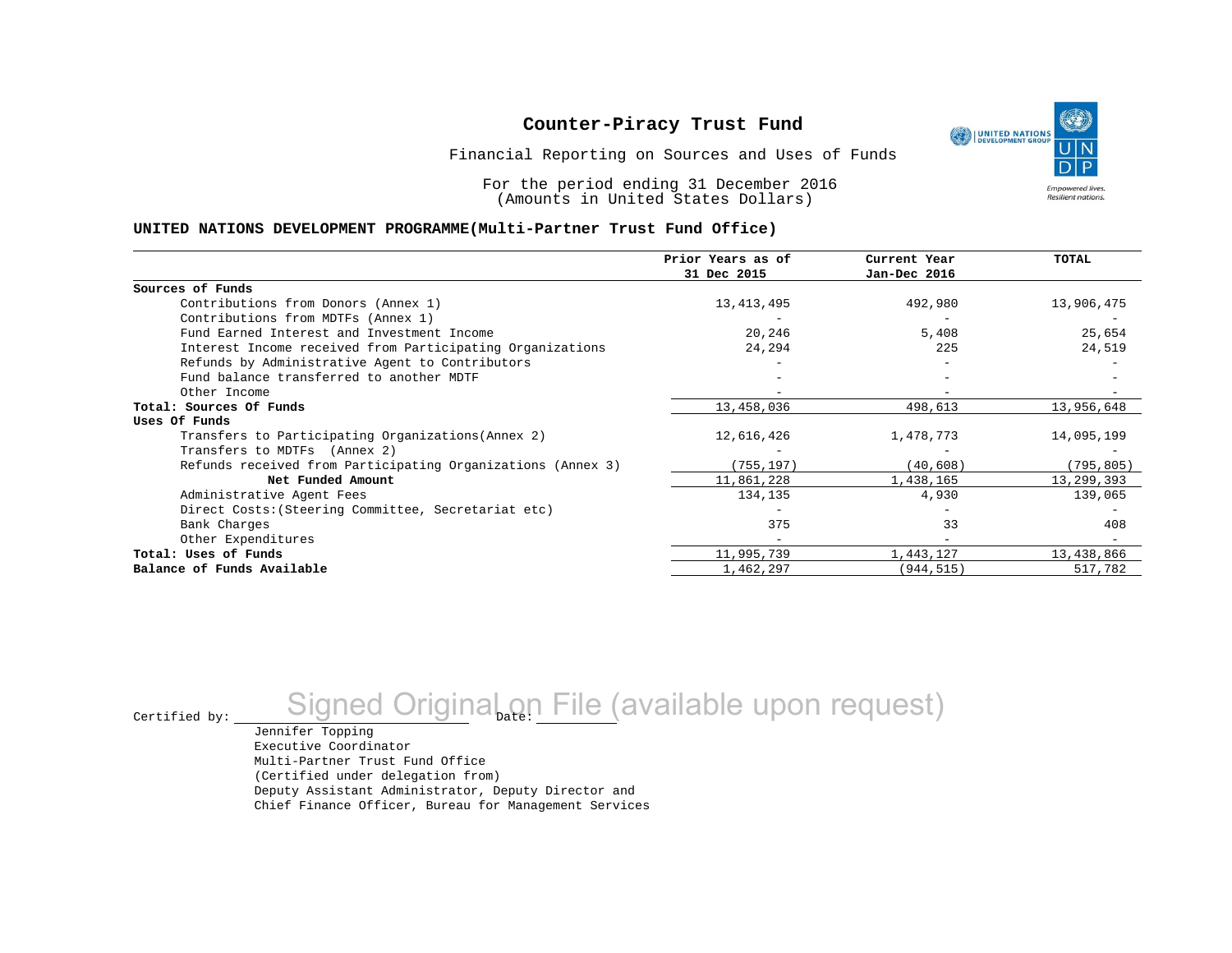

Financial Reporting on Sources and Uses of Funds

For the period ending 31 December 2016 (Amounts in United States Dollars)

### **UNITED NATIONS DEVELOPMENT PROGRAMME(Multi-Partner Trust Fund Office)**

**Annex - 1: Contributions**

|                                   | Prior Years as of | Current Year<br>Jan-Dec 2016 | <b>TOTAL</b> |
|-----------------------------------|-------------------|------------------------------|--------------|
|                                   | 31 Dec 2015       |                              |              |
| From Contributors                 |                   |                              |              |
| DP World                          | 99,964            |                              | 99,964       |
| GOVERNMENT OF BELGIUM             | 63,625            |                              | 63,625       |
| GOVERNMENT OF FRANCE              | 584,860           |                              | 584,860      |
| GOVERNMENT OF GERMANY             | 2,000,000         | -                            | 2,000,000    |
| GOVERNMENT OF ITALY               | 1,178,410         |                              | 1,178,410    |
| GOVERNMENT OF<br>JAPAN            | 1,626,800         | -                            | 1,626,800    |
| GOVERNMENT OF KUWAIT              | 445,376           | -                            | 445,376      |
| GOVERNMENT OF NETHERLANDS         | 1,341,500         |                              | 1,341,500    |
| GOVERNMENT OF NORWAY              | 1,038,585         |                              | 1,038,585    |
| <b>GOVERNMENT OF PHILIPPINES</b>  | 11,134            |                              | 11,134       |
| GOVERNMENT OF QATAR               | 344,538           |                              | 344,538      |
| GOVERNMENT OF REPUBLIC OF KORE    | 844,538           | 200,000                      | 1,044,538    |
| GOVERNMENT OF SAUDI ARABIA        | 300,000           |                              | 300,000      |
| GOVERNMENT OF SPAIN               | 211,458           |                              | 211,458      |
| GOVERNMENT OF TURKEY              | 122,269           |                              | 122,269      |
| GOVERNMENT OF<br>UNITED ARAB EMIR | 890,752           |                              | 890,752      |
| GOVERNMENT OF<br>UNITED KINGDOM   | 1,811,641         | 292,980                      | 2,104,621    |
| GOVERNMENT OF UNITED STATES OF    | 498,046           | $\overline{\phantom{a}}$     | 498,046      |
| Total: Contributions              | 13, 413, 495      | 492,980                      | 13,906,475   |

Signed Original on File (available upon request)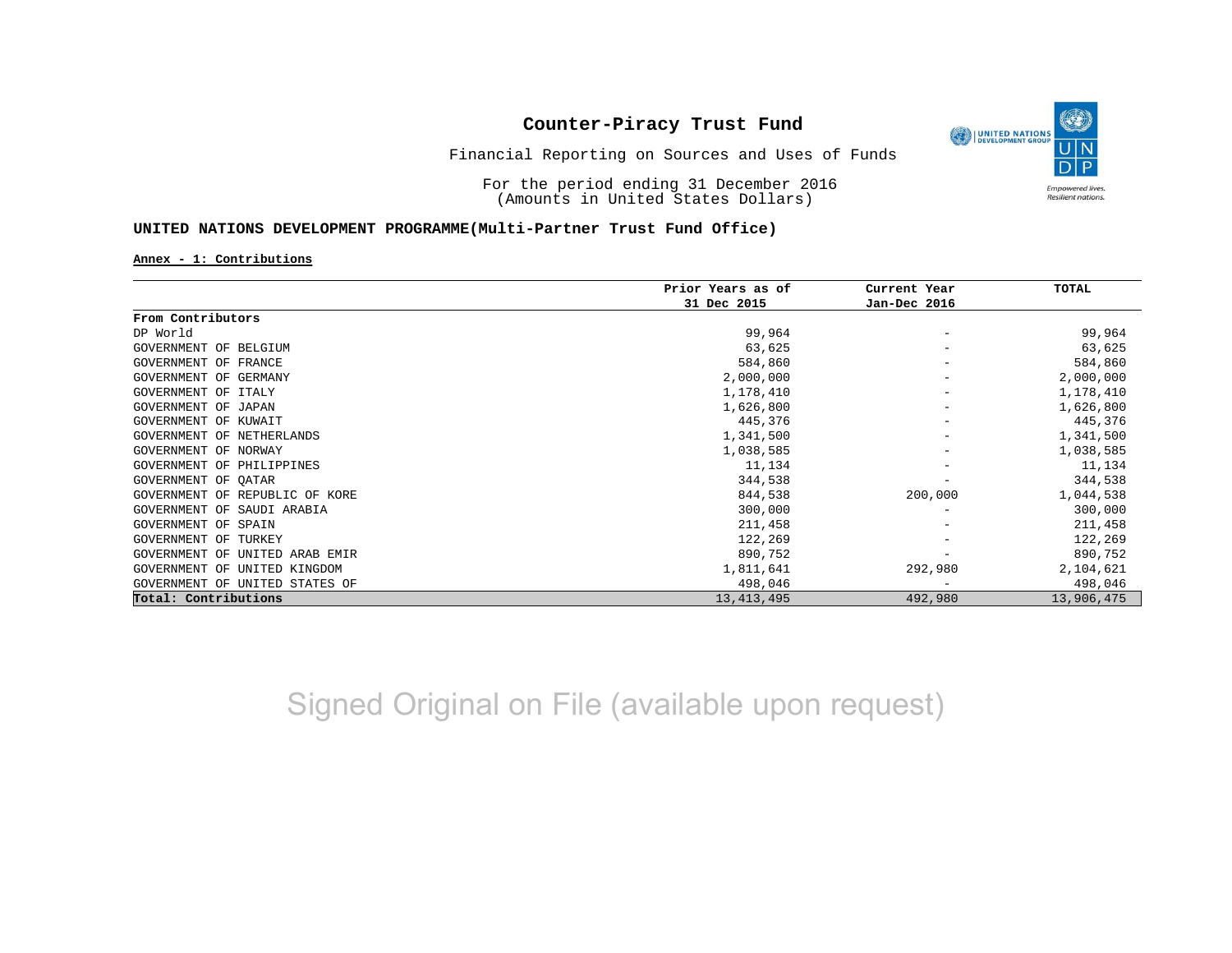

Financial Reporting on Sources and Uses of Funds

For the period ending 31 December 2016 (Amounts in United States Dollars)

### **UNITED NATIONS DEVELOPMENT PROGRAMME(Multi-Partner Trust Fund Office)**

**Annex - 2: Transfers**

|                                | Prior Years as of | Current Year             | TOTAL      |
|--------------------------------|-------------------|--------------------------|------------|
|                                | 31 Dec 2015       | Jan-Dec 2016             |            |
| To Participating Organizations |                   |                          |            |
| FAO                            | 1,150,000         | 400,578                  | 1,550,578  |
| IMO                            | 875,887           | $\overline{\phantom{0}}$ | 875,887    |
| UNDP                           | 2,165,880         | $\qquad \qquad -$        | 2,165,880  |
| UNDPA                          |                   | 64,200                   | 64,200     |
| UNODC                          | 8,041,483         | 1,013,995                | 9,055,478  |
| UNOLA                          | 383,176           | $\qquad \qquad -$        | 383,176    |
| Total Transfers                | 12,616,426        | 1,478,773                | 14,095,199 |

# Signed Original on File (available upon request)